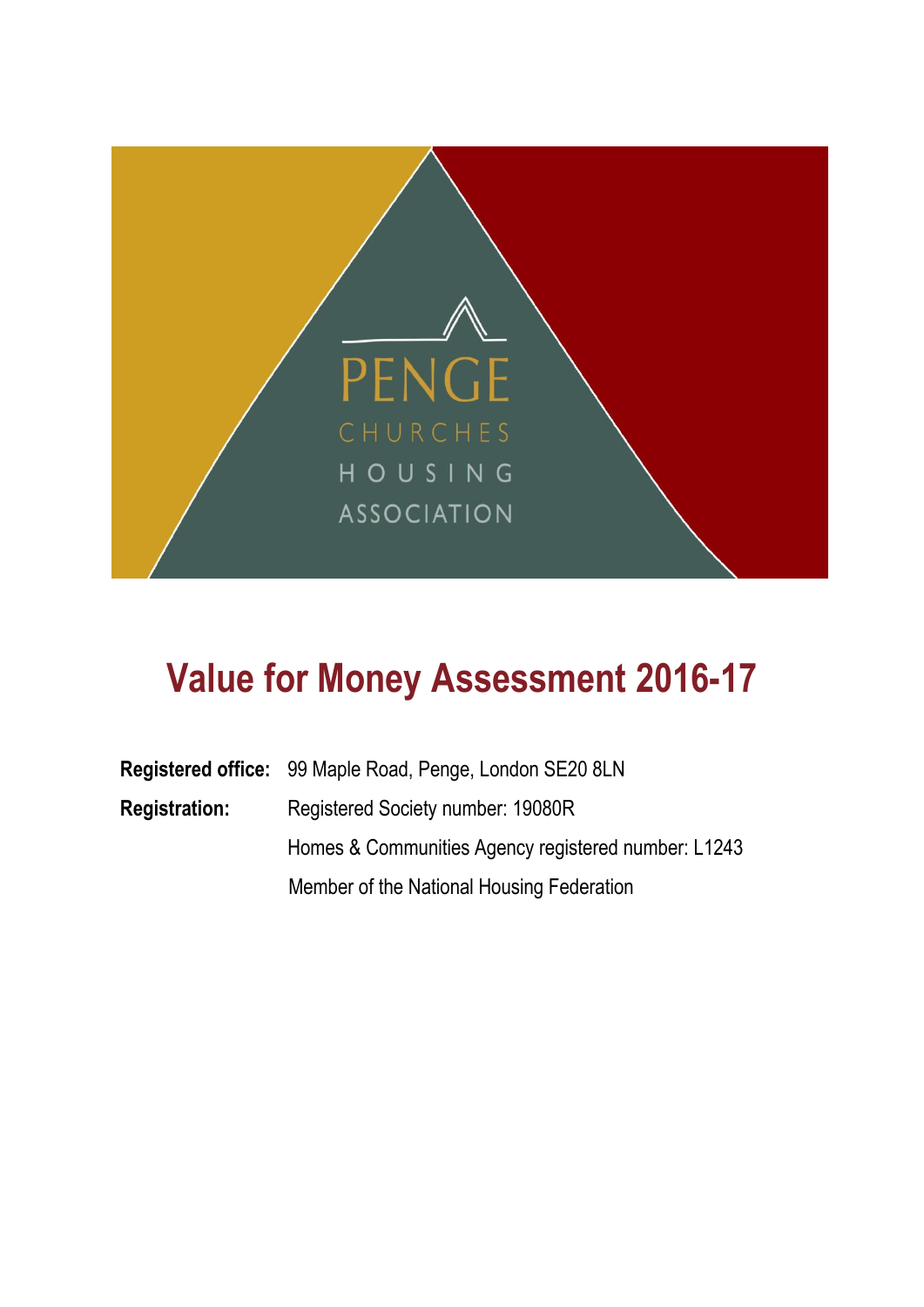

#### **1. Introduction**

It is important that Penge Churches (PCHA) is able to demonstrate that it delivers Value for Money in its delivery of housing and associated services to its residents and other stakeholders. In doing so we should compare ourselves to others in the sector as far as is possible and weigh up the cost of the services provided against the perceived quality/value from the perspective of our residents and other stakeholders/partners, including our Regulator. It is important to note that cost cutting is not the primary driver of our Value for Money Strategy but a desire to understand our costs and ensure we get the maximum return on our investment.

PCHA exists to provide good quality homes and housing services in the local community by making the best use of the resources available to us. For us, value for money (VFM) is about offering high quality services to our tenants and being efficient and effective in how we plan, manage and operate our business.

This VFM self-assessment is aimed at our tenants, stakeholders, Board members and staff. It sets out our approach to achieving VFM and describes how we have performed during the past year in providing an efficient service to our customers. It is important that we can be held to account for the VFM of our services by our tenants, the local authority, other partners in the community, the Homes and Communities Agency (HCA) and our funders.

Each year we produce a VFM self-assessment in line with the requirements of the HCA's VFM standard. We have continued to achieve some good results over the past year, and will be working to further improve our performance during 2017-18.

Our self-assessment and our VFM Strategy are available on our website or from our registered office.

## **2. Why do we need to report on value for money?**

Our regulator, the HCA, expects us to produce a clear VFM self-assessment annually. This should cover all aspects PCHA's work and resources, including our operational services and assets. The assessment is required to:

- enable stakeholders to understand the return on assets measured against the organisation's objectives
- set out the absolute and comparative costs of delivering specific services
- evidence the VFM gains that have been and will be made and how these have and will be realised over time

Our tenants and other stakeholders quite rightly expect that we examine our costs, find ways to make savings and plan future service delivery in the most efficient way possible.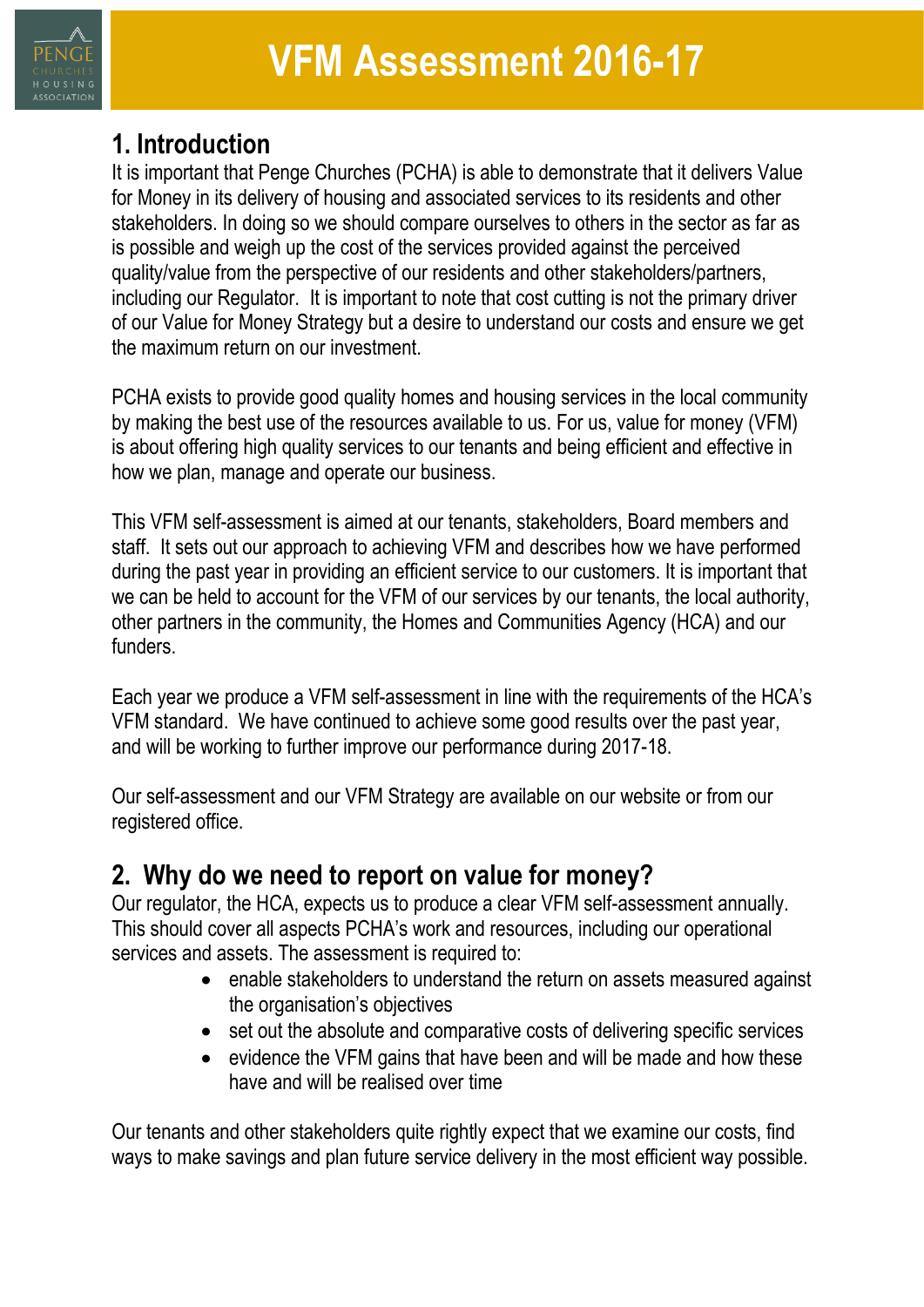

However, we are working in a challenging environment where we are expected to deliver increases in our operating efficiency over the next three years as we continue to absorb the 1% rent cuts until 2020. Alongside our reducing rental income we are seeing increasing rent arrears as residents find their incomes squeezed through welfare benefits changes and the difficulty of finding secure well paid employment. Increasing debt is having an impact on both our tenants and indeed our cash flow so the provision of debt management advice is an area where we are likely to be investing in to ensure tenancies are sustainable and the business remains viable in the future.

Additionally, changes in London's housing market make it more difficult for us to acquire or develop new homes although it remains a key objective for us to make the most of our financial capacity and to develop new homes in our community.

These factors cannot be ignored in terms of understanding and evaluating VFM.

There is an increasing pressure for housing associations to look at their purpose and future and it is vital that housing association boards are proactive in reviewing organisational structures, including the opportunities of merger. The primary considerations in assessing any such opportunity will be the quality of services to our existing tenants as well as our ability to meet local housing needs by using potentially increased financial capacity to provide more homes.

PCHA's Board is actively considering the potential strategic options by way of a Strategic Review during 2017/18. The outcome of this review will shape the future based on decisions about how best to achieve value for money and deliver excellent housing services for our residents and local community in the future.

#### **3. What do we mean by 'value for money'?**

Our definition of VFM is the production of the best value possible from the income and assets we have available. This includes several types of value: financial, social and environmental. These must be in line with our objectives as an organisation as well as the expectations of our tenants. As a non-profit making, charitable housing association, we aim to make best use of the rental income received from tenants to provide high quality services and homes to people who would otherwise be unable to meet their housing needs in the private sector. Any additional resources we have are invested in the long term maintenance of the properties we own and in increasing the number of homes we can provide.

We continually seek tenants' feedback, in order to understand their priorities and shape our services to meet these. Tenant feedback, together with our management information and benchmarking data, enables us to judge how well we are performing and whether we are achieving VFM. Each year in developing our plans and budgets we consider what is required to deliver our services and any new development, against the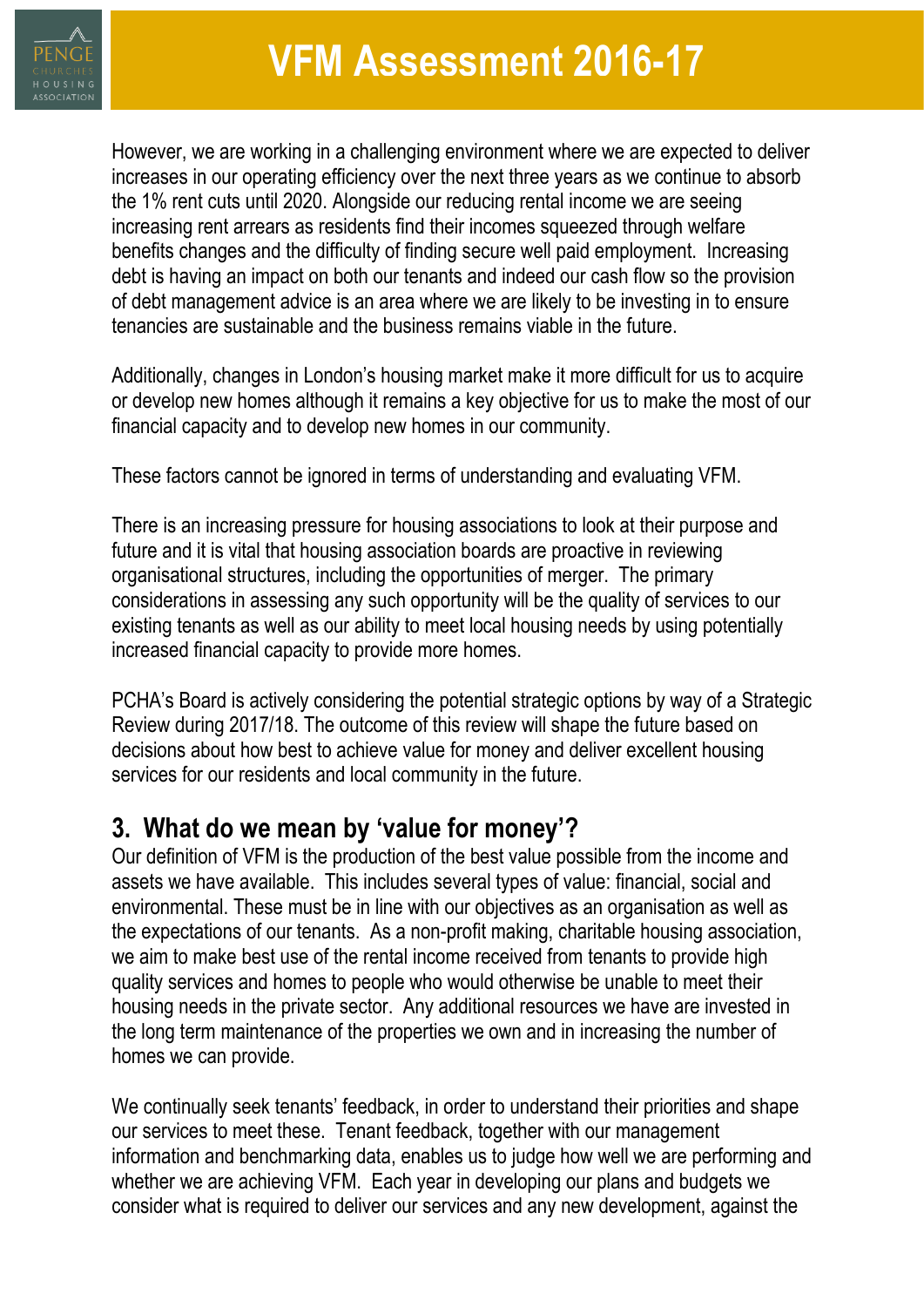

background of our own performance in previous years and that of our peers, in terms of both cost and quality.

## **4. Business Objectives and links to our VFM Strategy**

Our VFM Strategy helps us to:

- Ensure that the Board is driving VFM in all aspects of running the Association and delivering services
- Give impetus to VFM in achieving our business objectives
- Deliver VFM in a consistent and effective way
- Explain our approach to VFM to our people and stakeholders

Our financial business plan is a tool for delivering value from our resources and this is reviewed annually by the Board. When making decisions – for example about the planned maintenance programme for the year ahead, or whether to buy a particular property - we make an assessment of the value for money of our decisions. We take into account the social and environmental value as well as the finances.

Our strategic objectives have a strong element of 'achieving VFM' built in to them. In all our objectives our aim is to deliver good quality services whilst being efficient and effective.

# **5. Governance and scrutiny in achieving value for money**

To ensure that VFM remains at the heart of all that we do, PCHA's Board has a number of governance arrangements in place:

- The Finance & Audit Committee's terms of reference include a responsibility to consider the Association's VFM performance and to recommend to the Board an annual self-assessment on VFM
- A 'balanced scorecard' containing key financial and management performance indicators is reported to each of our Operations Committee and Board meetings
- The Board approves an annual budget and the Finance & Audit Committee carries out regular monitoring of quarterly management accounts to assess performance against that budget
- The Board receives annual benchmarking data comparing our performance and costs with those of peer organisations in the Acuity BM320 benchmarking group (see section 9)
- Tenant satisfaction feedback provides information, including views on value for money of services, which the Board and staff can use to drive performance improvement. In 2015 our tenants' satisfaction survey asked whether tenants felt that our services offer good value for money in light of the rents they pay and we achieved 92% satisfaction, higher than the benchmark comparators locally and nationally.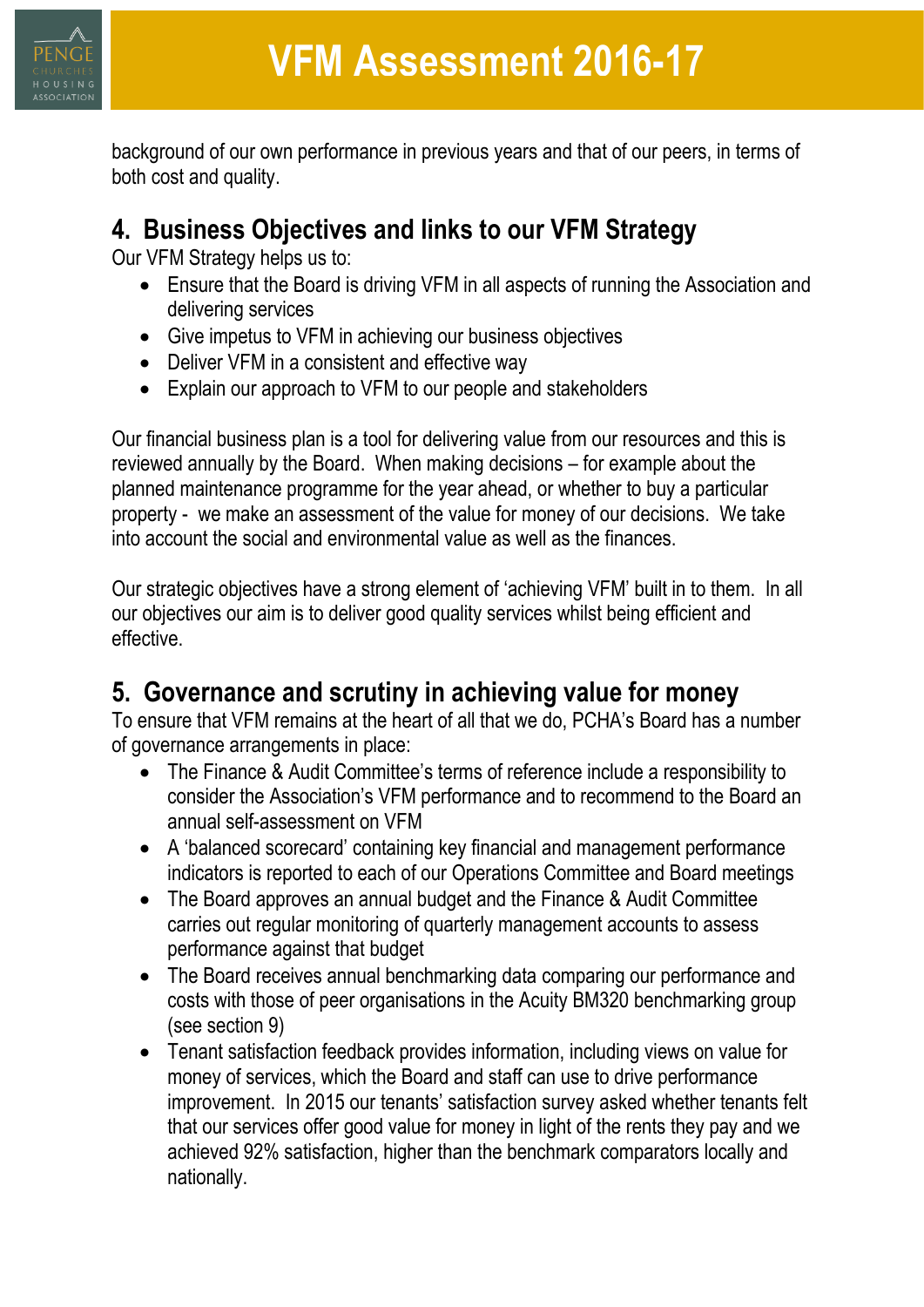

## **6. Our financial performance in 2016/17**

PCHA has had a successful year financially with a surplus for the year of £466,014 (£208,809 in 2016), representing a substantial increase compared with the previous year.

The Association has set financial targets with regard to the level of reserves that are maintained. We comfortably exceed all of these recommended targets. Reserves above target are held for investment in our existing homes and developing new homes, and as such are placed on deposit to obtain maximum return as part of our treasury management policy.

Income management is a key element of financial performance. During 2016-17 we have seen an increase in the number of tenants who are struggling financially as a result of welfare benefits reductions although the impact of Universal Credit has not yet fully hit and so we have seen a decrease in arrears over the year. Our arrears at the 31st March 2017 were 2.36% of our rent roll (compared with 2.77% in 2015/6) which reflects an increased focus on managing rent arrears during the year. However, there were 20 tenants with rent arrears in excess of £1,000 which is higher than last year and demonstrates the increasing problem with debt amongst our tenants; debt management is an area will be focussing on in the year ahead. We continued to offer support and budgeting advice to all tenants who are in arrears and during the year we agreed to pilot a new debt and welfare advice service run by the LB Croydon. For the majority of our tenants we are managing to avoid arrears building up by proactive work and this is an area we will be strengthening in 2017-18.

For those with enduring arrears where legal action has been necessary, the courts have been reluctant to give possession orders and therefore there have been no evictions for arrears in the year; as a result we have reviewed our arrears policy to use Ground 8.

Our Operations Committee scrutinises performance on arrears quarterly.

The return on assets was 2.6% in 2016 and 4.3% for 2017 (based on operating surplus generated from the carrying value of our housing properties reported in the financial statements).

#### **7. The performance of our assets**

An essential part of achieving VFM lies in the management of our assets, i.e. the properties we own. PCHA's Development Strategy and Asset Management Strategy set out our approach to developing new homes, and to managing and maintaining existing homes.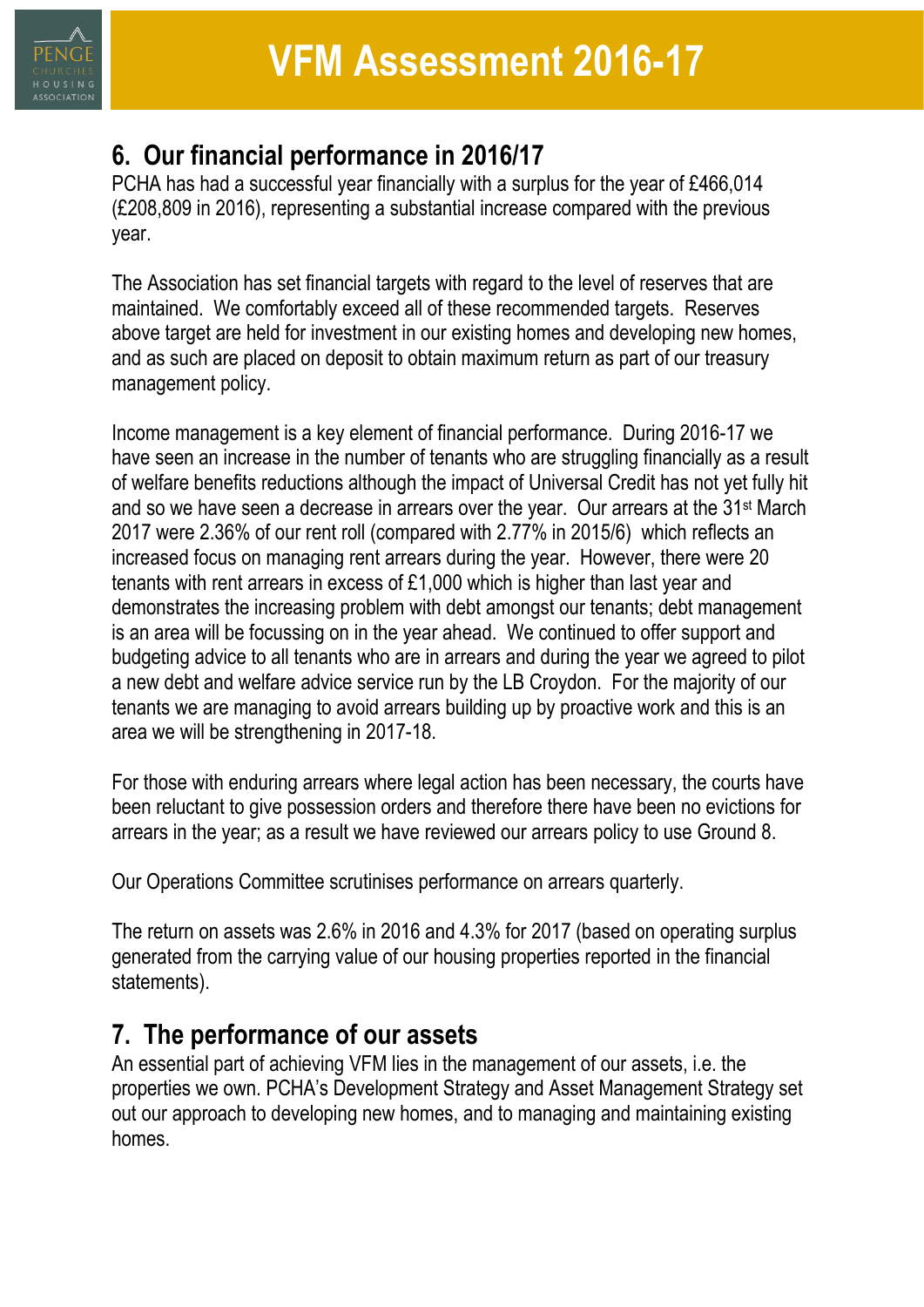

As at the 31st March 2017 we owned and managed 265 homes. When vacancies occur, we act promptly to re-let them, minimising any income lost; our average turnaround was 22 days.

Apart from a small number of sub-market rent properties, the majority of our homes are let at social rents with average rents of £119.60 per week.

We continue to use the results of the recent stock condition survey to plan affordable investment in our homes over the coming few years. During 2017-18 we will be implementing a boiler replacement programme to ensure all boilers are safe and fit for purpose; from 2018 this programme will be tendered out to ensure value for money.

We continually ask ourselves a number of questions about whether we are holding and investing in the right assets, such as do the homes we own generate more money than they cost to run. During 2017-18 we will be implementing a new yield model to assess this more accurately. Our approach includes the following:

- We only own homes within a three mile radius of our offices, ensuring that staff can get to tenants' homes quickly, thus keeping management and maintenance costs low, and enabling tenants to visit our office easily
- Our income exceeds costs across the PCHA property portfolio
- The majority of our properties are refurbished Victorian street properties which means that maintenance costs can be high - we are increasing our scrutiny of these costs to ensure that we do not overspend our budgets
- If any property proves to be more expensive to repair than we assess as good VFM we will consider disposal or redevelopment
- We have invested in a small number of sub-market rent properties, which have increased in value since purchase

The Association's Development Strategy sets out our aim to use financial capacity to acquire and improve or develop new homes. This includes the use of reserves and new borrowing. Through a partnership with a larger association, in May 2017, we took handover of a 6 unit scheme in providing new 2-bed flats in Bromley. PCHA invested approximately £200k of its reserves in these new homes, with additional borrowing of £800,000. This development represented good value for money at approximately £160k per unit in a high value area where sales of equivalent units are in the region of £320k.

We also commissioned a firm of local surveyors to carry out a review of our existing sites and properties to see whether there is development potential on land already in the association's ownership and we are currently looking at progressing these to planning stage. When we improve or develop properties we take into account environmental and sustainability issues, aiming to minimise the energy costs for tenants and reduce environmental impact.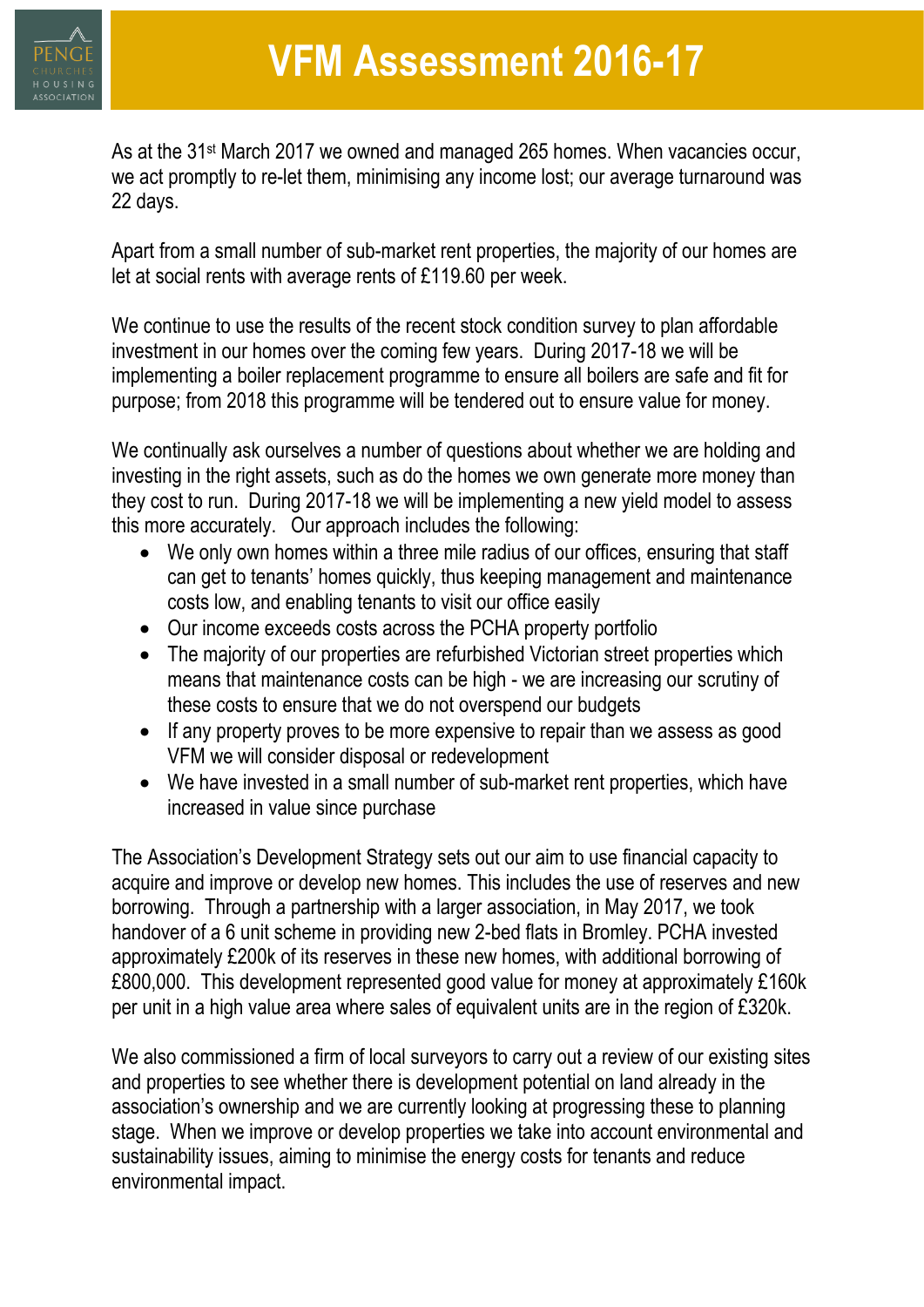

We have an ongoing programme of reinvestment in our homes, carrying out a 7 yearly cycle of redecoration and repairs to external and communal parts of all our buildings. In

addition we replace kitchens, bathrooms, roofs, doors and windows in line with a programme drawn from our stock condition survey.

During 2016/17 we invested significant sums in our properties with over £261,574 spent on major repairs and cyclical works compared including installing 7 new kitchens and 7 new bathrooms. We also carried out some major works to improve accessibility at our active elderly scheme, Garden Walk.

The kitchen and bathroom works have been held at 2014/15 prices over the last 2 years, representing some significant savings to the Association.

#### **8. Good value services**

PCHA's vision is to enhance the lives of our residents by providing excellent homes and services. We are proud of our strong community roots and strive to be a positive voice within, and make a positive impact on, the local community. We pride ourselves on being accessible and responsive to tenants' needs. We have a set of Customer Service Standards, agreed with tenants, which set out what they can expect by way of housing management services. Our aim is to meet tenant expectations whilst managing budgets carefully. We operate in the Penge area and currently only work with one local authority; all our properties are in relatively close proximity to our office. This enables our housing management service to be efficient, responsive and accessible. Tenants tell us that they value the personal and responsive service we are able to offer as a small community based association.

In 2016/17 tenants benefitted from the 1% rent cut in line with Government policy. However, our policy is also to maximise our service charge income to ensure that we recover all legitimate expenditure as part of maintaining our financial viability.

Our staff are an important asset and we aim to recruit high calibre people, pay well and offer training and development. This means that our tenants and partners will receive a professional, knowledgeable service at all times in line with our objectives and service standards. Staff are involved in regular meetings which include discussion on the ways in which we can improve services and achieve VFM in our service delivery.

Our core housing management service helps individual tenants and communities in a number of ways, including:

 Tackling anti-social behaviour which can blight communities and cause people to want to move home unless dealt with promptly and effectively. We work closely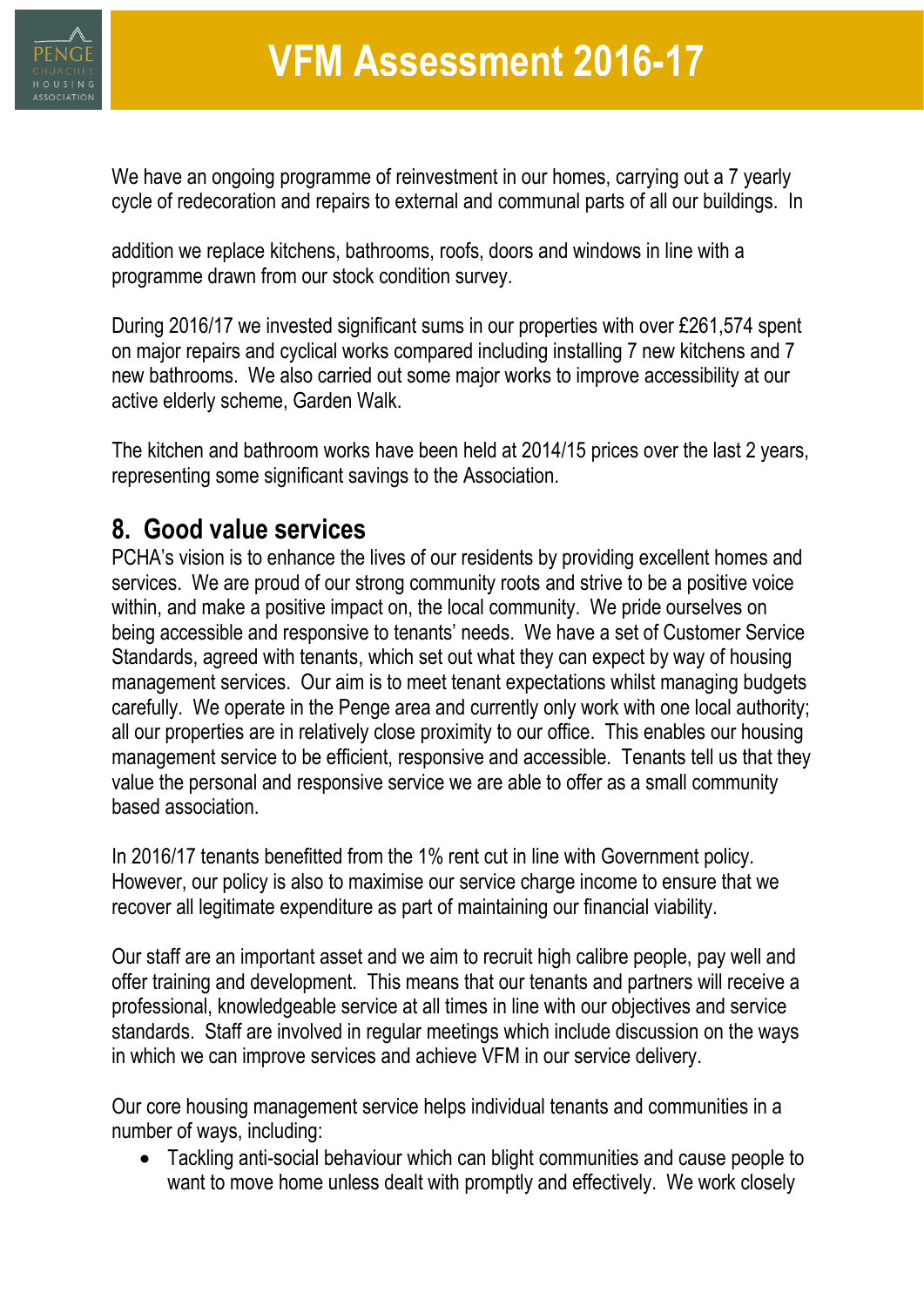

in partnership with Bromley council's public protection and safety team and the local police.

 Actively supporting tenants in arrears to prevent evictions and create sustainable communities. We have a range of services to support tenants financially, for example through our welfare reform action plan and support to access credit union banking services. Unfortunately, the free debt advice service provided by qualified volunteer advisers ceased due to lack of funding so we are currently piloting a debt and welfare advice service run by the LB Croydon for tenants with complex debt or circumstances.

We are committed to working in partnership with other organisations in the local community, and we are able to offer a number of services to our tenants which extend beyond the provision of a home and basic landlord services.

In 2016/17 these added-value services included:

- A personalised service and access to support from other community partners, for example from Community Options (supporting people with mental health needs)<sup>1</sup>, Latch (supporting young homeless people), and Bromley Women's Aid (supporting victims of domestic violence). PCHA receives referrals from Latch and Women's Aid.
- Small grants for household goods or to support access to employment or training – from our own Friends Fund or from other local groups such as the Penge & Anerley Trust
- Support to tenants seeking employment, for example through access to internet facilities at our offices for job seeking<sup>2</sup>

When service contracts are reviewed or new services commissioned, we always follow financial procedures and seek to make savings where possible. We aim to use local contractors and suppliers, keeping economic benefit in the local community, so long as standards of work and costs represent good value for money.

It is a key priority for us and for our tenants that we maintain our homes in good condition through planned and responsive maintenance. We have contracts in place as follows to ensure the delivery of a value for money service:

 Another association manages all our day to day and the majority of our cyclical and planned repairs programmes and we work closely with them to bear down on costs and improve performance, at the same time as encouraging our tenants to fulfil their responsibilities for minor repairs to their homes.

**<sup>.</sup>**  $1$  G320 research into Social Value indicates that the cost of inpatient care for a mental health patient is £429 per day – our supportive services help numerous vulnerable tenants stay living in the community

<sup>&</sup>lt;sup>2</sup> G320 research into Social Value indicates that the provision of regular internet access to an adult living in London is worth an estimated £3000 per year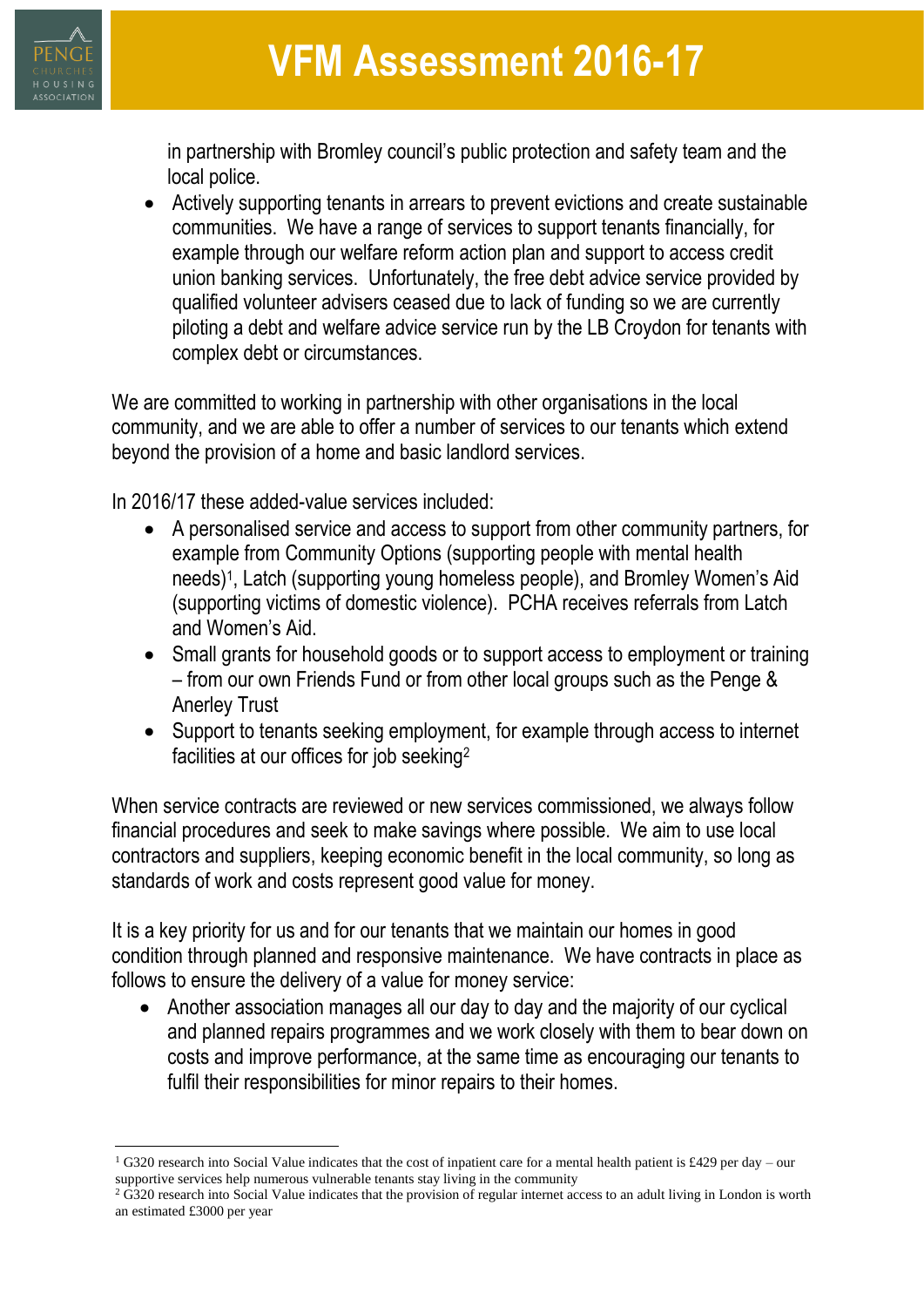

 Gas servicing and installation services are undertaken by our contractor and this work is independently checked for quality and price.

Regular liaison meetings take place to monitor performance and expenditure on both these contracts to check that the service is of a high quality for tenants, but that costs are contained.

## **9. Comparing our performance and costs with others**

PCHA is a member of the BM320 small housing Associations' benchmarking club for London run by Acuity. This enables us to compare our costs and performance with other similar organisations.

During 2016/17 our performance overall compared well. Some of the key results are shown in the table below. In particular, we should highlight:

- Our rent arrears decreased slightly in 2016/17 which is a result ot the proactive and supportive approach to all tenants who get behind with rent payments; this is comparable with our peers. However we have seen an increasing financial pressures on many tenants, in part due to the impact of welfare benefits changes but we have not yet seen the full impact of Universal Credit. In anticipation of the roll out of Univerasal Credit we are taking a more proactive and robust approach to income collection.
- Our weekly operating costs, operating costs as a % of the turnover and housing management costs per property are all favourable compared to our peers and we are in the top quartile for these indicators. This is a real indicator of our operational efficiency.
- Our cyclical maintenance costs are high but these reflect the quality of the homes we provide and the level of investment in them. It also reflects the nature of our stock which is largely Victorian terraces and conversions.
- The area where the benchmarking data is less favourable is in terms of the performance delivered by our current provider on our repairs and this is subject of ongoing monitoring and discussions. However, it should be recognised that despite the ranking the overall performance is still reasonably good. We will be reviewing the arrangement with our current provider during 2017-18.

During the year we agreed to take part in the sector scorecard pilot. The Sector Scorecard is the name for a set of 15 indicators that the sector is proposing to use to benchmark efficiency across the sector. Our aim is for these indicators to become the mainstream way that efficiency and effectiveness are measured.